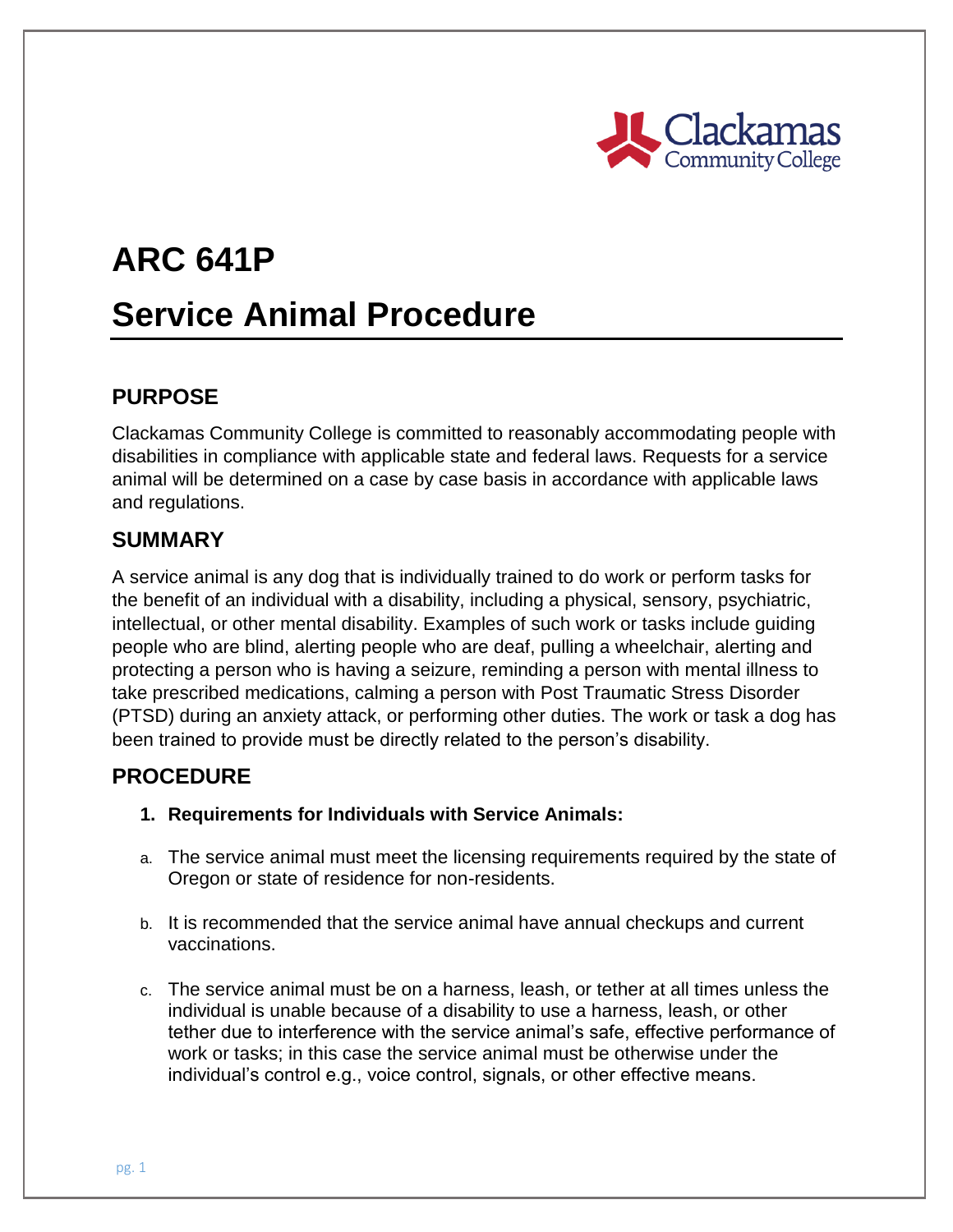- d. The individual with a disability must be in full control of the animal at all times and the animal may not pose a direct threat to other members of the campus community.
- e. The service animal may be excluded from the campus when that animal's behavior poses a direct threat to the health and safety of others or when the animal is not house broken—the individual with a disability has the option of continuing to participate in college courses, events, and activities without having the service animal on the premises.
- f. The individual with a disability or the trainer for a service animal is liable for any damages to college premises by the service animal.
- g. College personnel are not responsible for the care or supervision of the service animal.

#### **2. Verification and need for service animal:**

Where it is not readily apparent that an animal is a service animal and the student has indicated that there is a need for the animal, Clackamas Community College may require sufficient information and documentation to determine whether the animal qualifies as a service animal under applicable law.

The documentation must be provided on the letterhead of a treating, licensed physician or mental health provider, and permit the Clackamas Community College Disability Resource Center to determine the following:

- a. That the individual has a disability for which the animal is needed.
- b. The relationship between the individual's disability and the assistance that the animal provides.

#### **3. Responsibilities of people using service animals:**

- a. Care and Supervision: Care and supervision of the animal are the responsibility of the handler/owner. The handler/owner is solely responsible for: maintaining full control of the animal at all times; the cost of care, arrangements, and responsibilities for the well-being of the animal; ensuring the cleanup of the animal's waste and, when appropriate, must toilet the animal in areas designated by Clackamas Community College.
- b. Licensing: The animal must meet the applicable licensing requirements of the state of Oregon. (For nonresidents, home state tags may be accepted.) Dogs are required to wear an owner identification tag, a current rabies tag, and a dog license tag at all times.
- c. Health**:** The animal must have documentation from a licensed veterinarian dated within the past year stating that the animal is in good health and has is